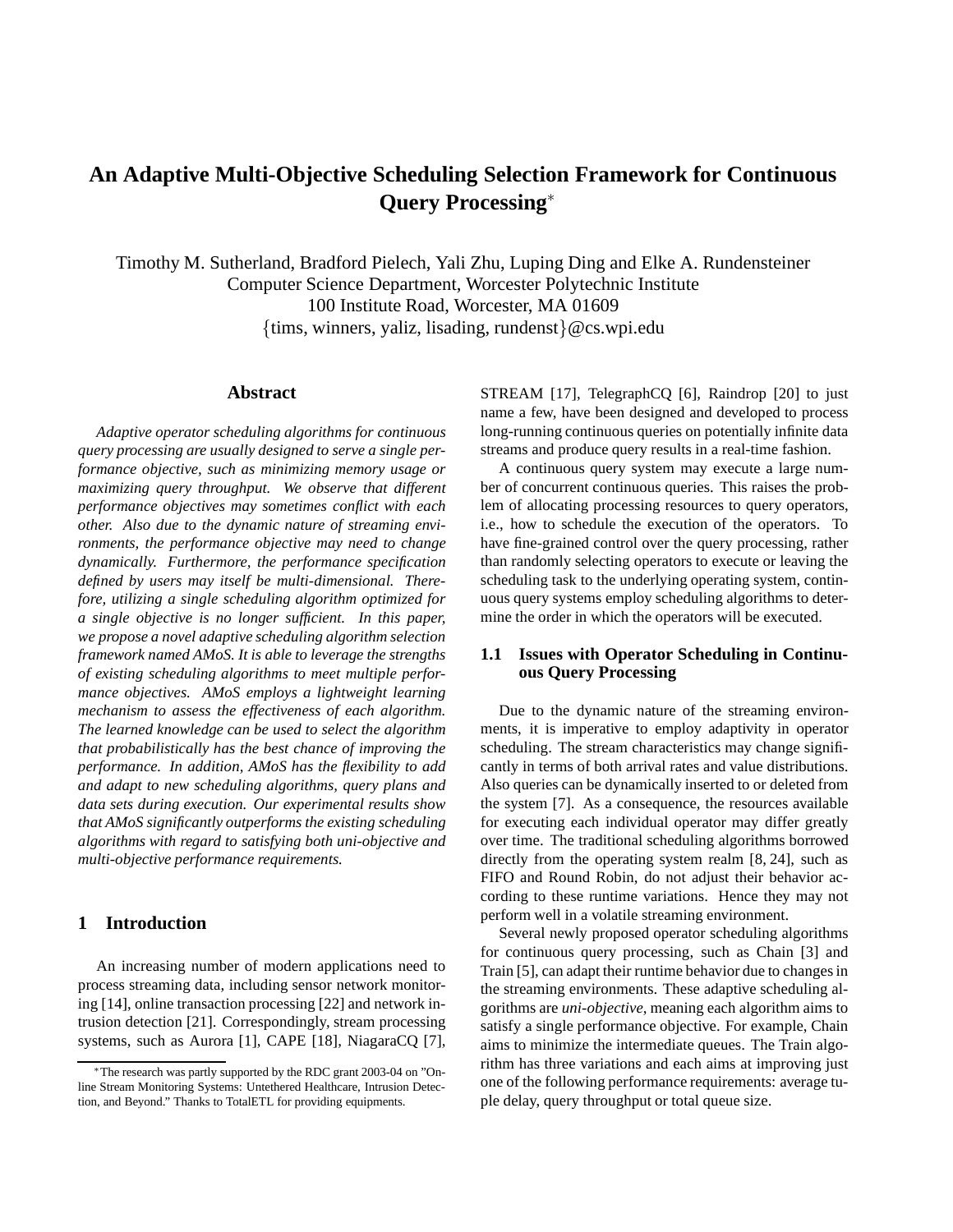The uni-objective scheduling algorithms can be insufficient for continuous query processing due to the following reasons. First, different performance objectives may be correlated with each other, and this correlation can be either positive or negative. By targeting just one performance metric, the gains in this metric may have the side effect of degradating another metric. This may inversely have a negative effect on the targeted metric. For example, an algorithm aiming to minimize the total queue size may tend to process the part of the query that generates the most tuples. This may possibly cause an increase in average tuple delay, which may impair the effect of minimizing queue sizes. Therefore, even though only a single performance objective is explicitly specified, multiple objectives may need to be considered by a scheduling algorithm.

Secondly, the performance objective of query processing may also vary due to the change of application requirements and system resource availability. For example, the workload in a query system may fluctuate greatly over time. Under a light workload and with abundant memory resources, maximizing the throughput may be the most desirable optimization objective. However, under heavy query workload, minimizing memory overhead may become the most critical optimization task in order to prevent memory overflow. As a result, a scheduling algorithm needs to have the ability to adapt its optimization objective dynamically. This, however, is not supported by the existing scheduling algorithms.

Lastly, in many cases the desired performance of a query may already contain multiple objectives. For example, to run several time-critical queries in a memory-limited machine, two optimization goals should be targeted – minimum result latency and minimum memory overhead. These two objectives are conflicting to some degree. A good balance must be achieved between them by setting priorities to these objectives. Another example of needing *prioritized multiple objectives* is the processing of network intrusion detection queries, which may focus on getting results in real time with relatively relaxed requirements on memory usage, assuming the processing is done at a high-end machine.

In summary, scheduling algorithms need to support the following features: (1) adapting to changing stream characteristics, (2) supporting multiple *prioritized* optimization goals, and (3) being able to dynamically change the optimization objective. The current uni-objective scheduling algorithms lack features (2) and (3). This now is the focus of our work presented in this paper.

# **1.2 Our Approach: Adaptive Scheduling Selection Framework**

We propose AMoS, an **A**daptive **M**ulti-**o**bjective **S**cheduling selection framework. AMoS is able to leverage the strengths of each scheduling algorithm and avoid its weaknesses, especially in the presence of multiple prioritized performance objectives. AMoS can be viewed as a "meta-scheduler". Given several scheduling algorithms, AMoS employs a lightweight learning mechanism to empirically learn the behavior of the scheduling algorithms over time. It then uses the learned knowledge to continuously select the algorithm that has statistically performed the best. Our work contributes to continuous query processing in the following ways:

- To the best of our knowledge, we are the first to consider a general scheduling framework for continuous query processing with several prioritized performance objectives. We propose a measure to quantify such comprehensive objectives so to effectively assess how well each scheduling algorithm meets these objectives.
- We experimentally study the performance of a variety of state-of-the-art scheduling algorithms in an actual continuous query system named CAPE [18] to examine their strengths and weaknesses under varying performance objectives and query workloads.
- The framework is designed to learn the behavior of the scheduling algorithms with very little processing overhead. No apriori information of the scheduling algorithms, query plans or data sets is needed.
- We build AMoS in the CAPE system to make decisions on operator scheduling. We also equip AMoS with a library of scheduling algorithms for it to utilize.
- We conduct an experimental study that supports our claim that AMoS can in fact leverage the strengths of several existing scheduling algorithms to improve the overall performance of the query execution given a set of (possibly changing) performance objectives.

#### **1.3 Roadmap**

This paper is organized as follows. In Section 2, we describe a motivating example and present results of experimental evaluation of existing scheduling algorithms. Section 3 describes the architecture and the key components of AMoS. In Section 4, we present an experimental study that confirms the effectiveness of AMoS. We review related work in Section 5 and conclude our paper in Section 6.

# **2 Analysis of Existing Scheduling Algorithms**

To further illustrate the scheduling problem that motivates our work on AMoS, we now analyze commonly adopted scheduling algorithms in continuous query systems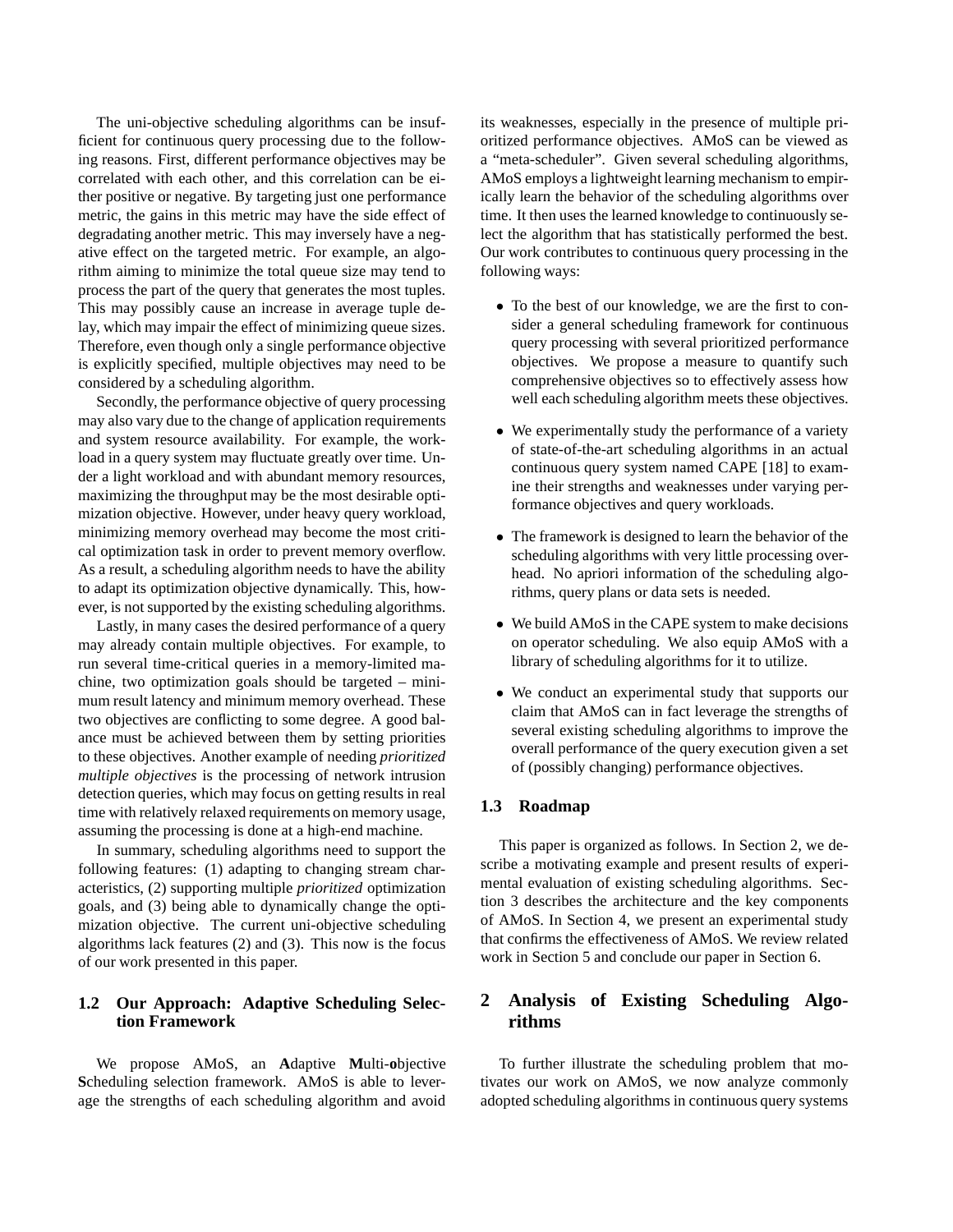to show that there is indeed no "one size fits all" algorithm. Note that this knowledge about the scheduling algorithms, however, is not required by AMoS because AMoS is able to empirically learn this knowledge during the execution.

#### **2.1 Scheduling Algorithms**

**Round Robin (RR).** Round Robin is perhaps the most basic scheduling algorithm. It is used as a default scheduler by many continuous query systems such as [7]. It places all runnable operators in a circular queue and allocates a fixed time slice to each. Round Robin's most desirable quality is the avoidance of starvation. However, Round Robin does not adapt to changing stream conditions.

**First In First Out (FIFO).** FIFO operates on the oldest tuples first to push them through the query plan. FIFO reduces the result latency because the older tuples are given a higher priority over newer ones. But it has the same drawbacks as Round Robin - no adaptability and no consideration of operator properties.

**Most Tuples in Queue (MTIQ).** MTIQ assigns a priority to each operator equivalent to the number of the tuples in its input queue(s). It is a simplified batch scheduler, similar to Train [5]. Operators typically have a start-up cost associated with their execution. The batch scheduler can amortize this cost over a larger group of tuples. The most obvious advantage of MTIQ is the minimization on total queue size.

**Chain.** Chain [3] is a recently proposed variation of greedy scheduling. Each operator is assigned a priority that is based on its selectivity, processing cost, and the priorities of neighboring operators. By analyzing the priorities of neighboring operators, "Chains" of operators can be scheduled to run together. Chain is shown in [3] to excel in keeping total queue size to a minimum. It may however suffer from poor response time during times of bursty arrivals.

#### **2.2 A Running Example**

To gain some intuition on how different scheduling algorithms impose different effects on query processing performance, let us consider the query plan in Figure 1. The plan contains three filter operators  $Op<sub>1</sub>$  through  $Op<sub>3</sub>$ . The input stream has an average arrival rate of 1 tuple per time unit. However, to simulate the bursty arrival pattern that is commonly observed in a streaming system, we assume the tuple arrival rate is 2 tuples per time unit for the first 3 time units, and no tuple arrives for the next 3 time units. So the average tuple arrival rate in the first 6 time units is  $(3 \times 2)$  $+ 3 \times 0$  / 6 = 1. At time unit 0, all queues are assumed to be empty. Each operator has two parameters:  $\sigma$  and t.  $\sigma$ represents the selectivity of operator. t refers to the average time the operator takes to process one tuple.



**Figure 1. Selectivity** σ **and Average Tuple Processing Time** t **for the example query plan.**

| Time | Queue       | Queue       | Queue       | Size<br>Queue | Throu- |
|------|-------------|-------------|-------------|---------------|--------|
|      | Size $(Q1)$ | Size $(Q2)$ | Size $(Q3)$ | (Total)       | ghput  |
|      |             |             |             |               |        |
|      | 2           |             |             |               |        |
| 1.5  |             | 0.25        |             | 1.25          |        |
| 1.75 |             |             | 0.125       | 1.125         |        |
| っ    | 3           |             |             |               | 0.1    |
| 2.5  | 2           | 0.25        |             | 2.25          | 0.1    |
| 3    | 4           |             |             |               | 0.2    |
| 3.5  | 3           | 0.25        |             | 3.25          | 0.2    |
|      |             |             |             |               | 0.3    |

**Table 1. FIFO**

| Time | Queue       | Queue       | Queue       | Size<br>Queue | Throu- |  |  |  |
|------|-------------|-------------|-------------|---------------|--------|--|--|--|
|      | Size $(Q1)$ | Size $(Q2)$ | Size $(Q3)$ | (Total)       | ghput  |  |  |  |
|      |             |             |             |               |        |  |  |  |
|      |             |             |             |               |        |  |  |  |
| 1.5  |             | 0.25        |             | 1.25          |        |  |  |  |
|      | ∍           | 0.5         |             | 2.5           |        |  |  |  |
| 2.5  |             | 0.75        |             | 1.75          |        |  |  |  |
| 3    | ∍           |             |             | 3             |        |  |  |  |
| 3.5  |             | 1.25        |             | 2.25          |        |  |  |  |
|      |             |             | 0.125       | 2.125         |        |  |  |  |

## **Table 2. MTIQ**

For simplicity let us assume that switching between operators takes zero time. For the example in Figure 1, the average time the query plan takes to process a newly arrived tuple can be calculated as  $1 \times 0.5 + 1 \times 0.25 \times 1 + 1$  $\times$  0.25  $\times$  0.5  $\times$  2 = 1. So on average the query system has enough resources to keep up with the incoming data rate.

We now use this example to show how two scheduling algorithms, FIFO and MTIQ, differ in their scheduling choices and the consequent query performance in terms of total tuples in queues and query throughput. FIFO and MTIQ are chosen here as the illustrating scheduling algorithms because they can be easily quantified while exhibiting interesting behaviors.

Table 1 summarizes the number of tuples in queues and the throughput (the number of tuples  $Op_3$  outputs thus far) for FIFO. At time unit 1, two tuples arrive in Q1. FIFO first removes 1 tuple from Q1, processes for 0.5 time unit, and outputs 0.25 tuple. This 0.25 tuple is then processed by  $Op<sub>2</sub>$  and 0.125 tuples are output. Finally,  $Op<sub>3</sub>$  consumes the 0.125 tuple and outputs 0.01 tuples. While FIFO is focusing on propagating the "older" tuples through the query plan,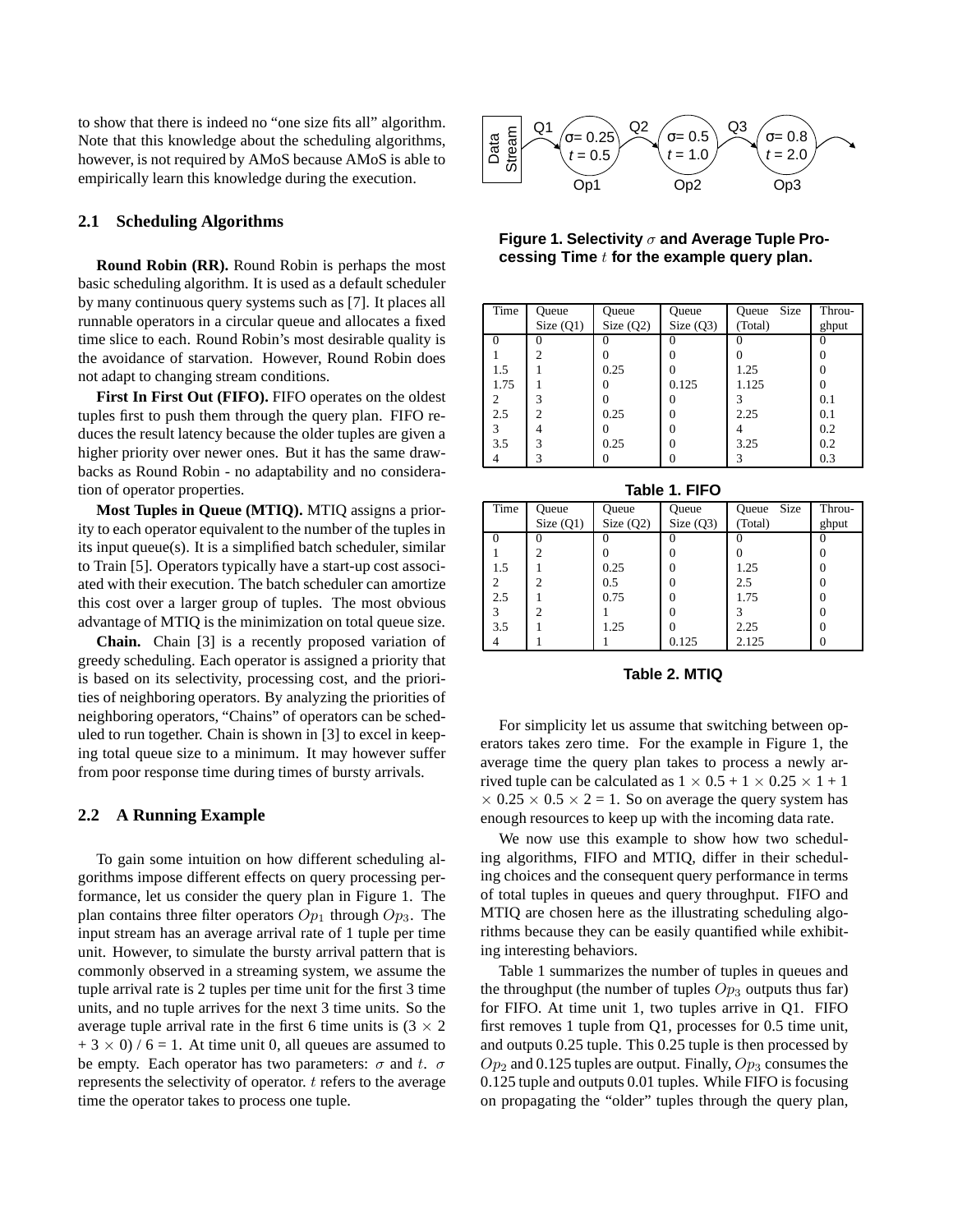more tuples would continue to enter the input queue of  $Op_1$ .

For MTIQ, as shown in Table 2, at time unit 1,  $Op<sub>1</sub>$  takes 1 tuple from Q1 and produces 0.25 tuple. MTIQ will continue to run  $Op_1$  as it has the most tuples in its input queue. At time unit 2,  $Op_1$  would have enqueued totally 0.5 tuples in Q2. Meanwhile, two new tuples arrives in  $Q_1$  and MTIQ will choose to run  $Op_1$  yet again. The process continues until when  $Op_3$  finally would have accumulated the largest input queue. Only at that point  $Op_3$  would be scheduled and some output would finally be produced by the query plan.

In summary, FIFO focuses on providing a steady output, especially a much quicker first output, while MTIQ keeps its total queue size small but does not output any results for a relatively long time. As a consequence MTIQ's result output pattern is more bursty than FIFO's.

# **2.3 Experimental Evaluation of Scheduling Algorithms**

We have experimentally evaluated the four scheduling algorithms described in Section 2.1, namely Round Robin, FIFO, MTIQ and Chain, in our continuous query system called CAPE [18]. Figure 4 (b) shows the query plan used in the experiments. Detailed information on the experimental setup can be found in Section 4.1.



**Figure 2. Performance of Scheduling Algorithms with a Two-Stream Query Plan.**

Figure 2 shows the performance of these algorithms with regard to the total queue sizes and the result latency. The result latency is the average time that an input tuple takes to be output as a result. As anticipated, Chain and MTIQ perform the best when it comes to minimizing queue sizes. As discussed in Section 2.1, Chain processes operators that can most quickly remove the largest number of tuples. MTIQ processes operators that have the largest queues. Thus these two algorithms are excellent at minimizing queue sizes. However, the results are very different when it comes to the result latency. MTIQ and Chain end up being the two worst ones near the end of the recorded execution. FIFO, which was only mediocre on minimizing the queue size, actually does quite well minimizing the result latency.

Overall we observe from Figure 2 that no one algorithm is outstanding regarding both performance metrics. The key idea that can be deduced from this is that we need to use the best algorithm available at a given time to optimize the performance requirements. This is the fundamental principle exploited by our solution outlined in the next section.

# **3 Adaptive Scheduling Selection Framework**

#### **3.1 Overview**

Given a set of state-of-the-art scheduling algorithms, AMoS employs a learning mechanism to empirically learn the behavior of these algorithms. Based on the learned knowledge, it adaptively selects the algorithm that has been statistically shown to best meet the optimization objectives. The scheduling selection process is executed periodically and consists of three steps listed below.

- 1. *Scoring statistics*: update the statistics of overall historical scheduling behaviors using the statistics of the scheduling algorithm that was just used, denoted as  $A<sub>current</sub>$ . Then the historical statistics and the statistics for  $A_{current}$  are scored.
- 2. *Ranking scheduling algorithms*: use scored statistics to evaluate  $A_{current}$  against all the other scheduling algorithms that have been used.
- 3. *Selecting next candidate algorithm*: select the scheduling algorithm to use next based on algorithm ranking.

Figure 3 shows the architecture of AMoS. All candidate scheduling algorithms are maintained in the *scheduling algorithm library*. Newly developed algorithms can also be easily added into the library. The *algorithm evaluator* takes statistics collected by the system statistics collector to evaluate the performance of each algorithm. The changing performance requirements are also input to the algorithm evaluator. The *algorithm selector* then employs the *learning strategy* to select the next algorithm to use.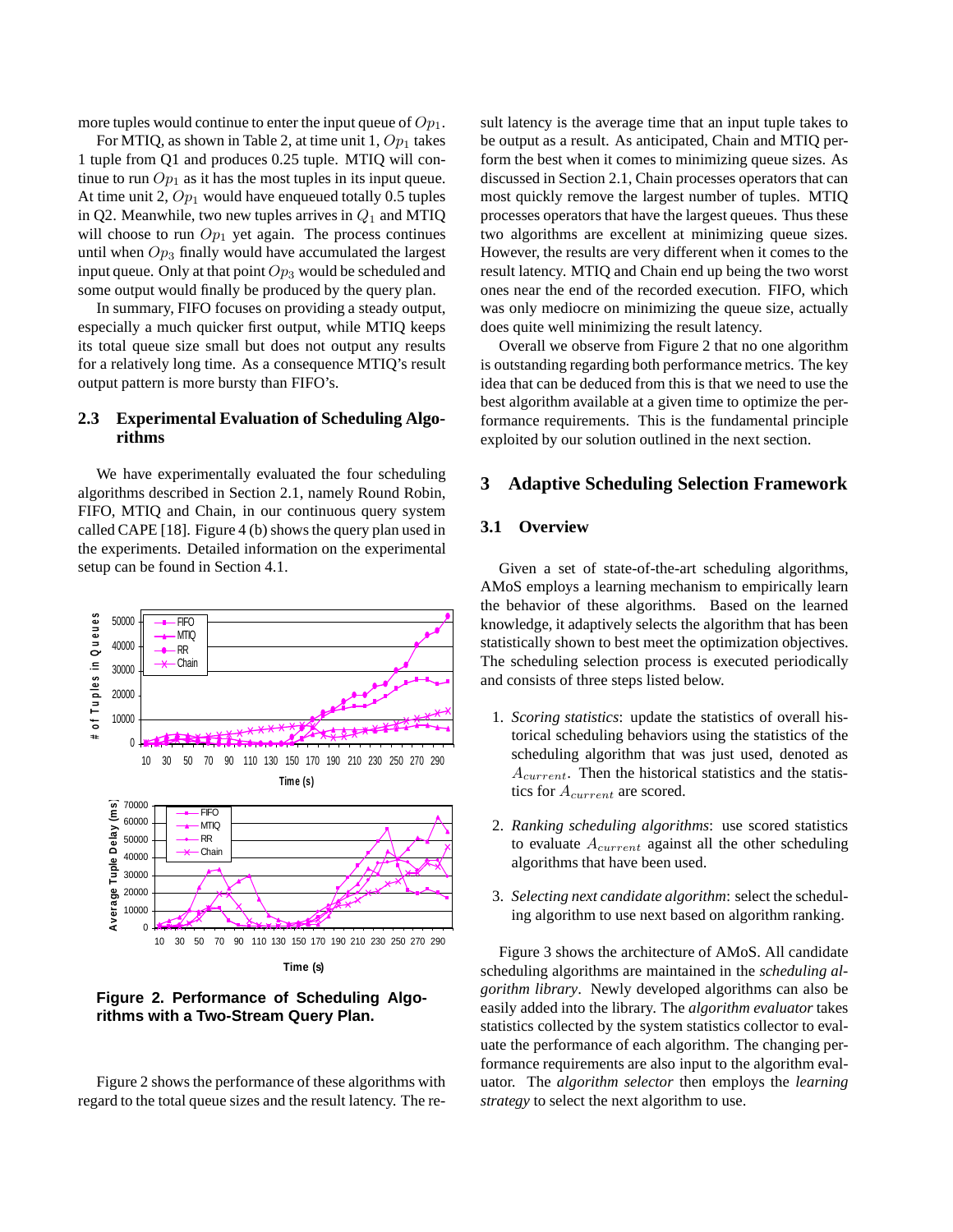

**Figure 3. Architecture of AMoS.**

Several issues have to be tackled in the design of AMoS. First, a scoring function needs to be developed to quantify how well a scheduling algorithm is performing regarding certain performance metrics. This function should allow the statistics of individual performance metric to be weighed for relative importance and be normalized such that one algorithm can be ranked against others. Second, AMoS should be able to judiciously choose the next scheduling algorithm. It must be able to weigh the benefits of choosing an alternate algorithm versus staying with the current one. Hence the learning strategy needs to be carefully chosen such that it favors the well-performing ones, but still allows the other algorithms to be periodically explored. In Sections 3.3 – 3.5, we will provide details on how we address these issues in AMoS. Before that, we first introduce in Section 3.2 how our system enables users to specify multi-dimensional performance requirements. Such performance specification is used by AMoS as a benchmark to determine how well or poorly each scheduling strategy is performing.

#### **3.2 Specifying Performance Requirements**

Our continuous query system provides a panel for the system administrator to input their performance requirements on query execution, which we call *performance specification*. The performance specification is composed of requirements on one or more performance metrics. Each requirement consists of three parts: (1) the *performance metric* that is to be controlled, (2) the *quantifier*, either *maximize* or *minimize*, that specifies how the administrator wants to manage this performance, and (3) the *weight*, which is the relative priority of each requirement, with the sum of all weights equals to 1. Using this panel, the administrator can also revise the performance specification during query execution by adding or removing some performance metrics or adjusting the weight of any of the performance metrics.

We choose to quantify the performance requirements using relative priorities instead of absolute numbers such as "output 10 results per second" or "keep no more than 5000 tuples in queues" due to the following reasons. First, the absolute performance requirements are often impractical to achieve because they are dependent on many uncontrollable factors such as data value distributions or stream arrival rates. Second, in most cases we only care about the relative importance of each performance. For example, we may be primarily interested in minimizing the total queue size, say 75%, while caring to a less degree about minimizing result latency, say 25%, as shown in Table 3.

| <b>Statistic</b>      | Quantifier Weight |     |
|-----------------------|-------------------|-----|
| Total queue size      | minimize          | 75% |
| <b>Result latency</b> | minimize          | 25% |

**Table 3. Example Performance Specification**

Throughout this paper, we will work with the following performance metrics:

- *Result output rate*: the number of tuples output by the query per time unit.
- *Total queue size*: the total number of tuples stored in all the queues within a query plan.
- *Result latency (or tuple delay)*: the average delay from the time a tuple enters the query system until it is output as a result.

# **3.3 Scoring Statistics**

During query execution, the statistics collector in the system will use the new statistics collected from the query plan executor to update the statistics that are related to the targeted performance metrics. These updated statistics serve as feedback for assessing how well the scheduling algorithms that was just used, i.e.,  $A_{current}$ , has performed compared to other algorithms that was used before. Since the performance specification can be multi-dimensional, the evaluation of an algorithm should consider all related statistics. So, as the first step, we evaluate each statistic *i* in a normalized way.

$$
z_{i\_new} = \frac{(\mu_i^C - \mu_i^H)}{max_i^H - min_i^H} \cdot (1 - decay) + z_{i\_old} \cdot decay \tag{1}
$$

For each candidate scheduling algorithm, we keep an array of normalized statistics scores calculated by Equation 1 for the latest time that this algorithm is run. For currently running algorithm  $A_{current}$ , we use Equation 1 to update score  $z_i$  for each statistic i of  $A_{current}$ . The new score  $z_{i_new}$  is computed based on the historical statistics (with superscript H), the statistics from executing  $A_{current}$  (with superscript C), the old score  $z_{i\_old}$  and a *decay factor*.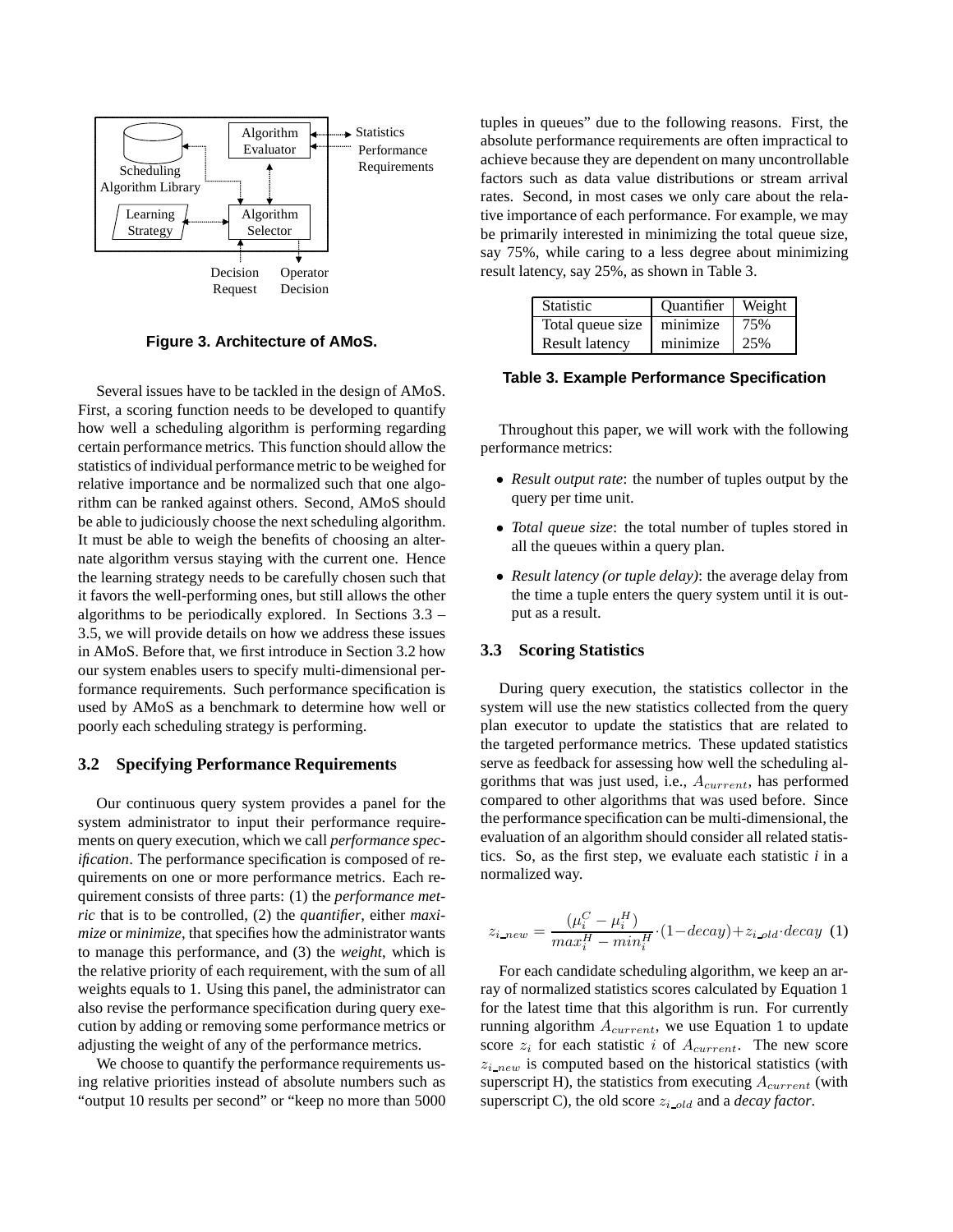The historical statistics cover all statistics collected so far<sup>1</sup>, including the statistics of  $A_{current}$ . Each time the statistics for the currently running algorithm are updated, the historical statistics are updated as well with the new statistics. Note that the historical statistics cover the behavior of *all* the scheduling algorithms that have been used, not just the history of  $A_{current}$ . In Equation 1,  $\mu_i^H$ ,  $max_i^H$  and  $min_i^H$  respectively denote the mean, maximum and minimum values of statistic i in the historical statistics.  $\mu_i^C$ denotes the mean value of statistic i from using  $A_{current}$ .

The *decay factor* is used to exponentially decay out-ofdate data to give a higher priority to the data that are collected the most recently, since this data is the most relevant to the current state of the system. The decay factor has a value in the range of  $(0, 0.5)$ , so more weight is given to current data<sup>2</sup>. We can see that since  $min_i^H \leq \mu_i^C \leq max_i^H$  and  $min_i^H < \mu_i^H < max_i^H$ , both  $z_{i\_old}$  and  $z_{i\_new}$  are bounded in the range of  $(-1, 1)$ .

# **3.4 Ranking Scheduling Algorithms**

As the next step, we use Equation 2 to compute the score for a scheduling algorithm. The score of each algorithm is based on the scores of all the statistics related to the performance requirements. In Equation 2, the total number of related statistics is denoted by symbol *I*. To compute the score for an algorithm, the normalized score for each statistic is multiplied by its corresponding weight  $w_i$  specified in the performance specification. The quantifier for each performance requirement in the specification is used to determine the value of  $q_i$ . If the quantifier is to maximize the performance metric,  $q_i$  is 1. If it is to minimize,  $q_i$  is  $-1$ .

$$
Score_A = \sum_{i=1}^{I} (q_i \cdot z_i \cdot w_i) + 1
$$
 (2)

If the performance specification states that a certain statistic should be minimized, then ideally the statistics score generated by Equation 1 should produce a negative value. This implies that  $A_{current}$  yields a lower value than the overall performance recorded so far regarding this statistic. Similarly, a statistic to be maximized should ideally yield a positive score. By applying the quantifier  $q_i$ , the negative to-be-minimized values (less than overall) will be flipped to a positive value and thus they contribute more to the scheduler's score. Consequently, the negative to-bemaximized values will be subtracted from the score.

Therefore, this equation gives a better score to performance requirements with a high weight and a high  $z$  value from Equation 1. The weighed sum will yield a value within

 $(-1, 1)$  for each scheduling algorithm. We then add 1 to shift the range to  $(0, 2)$  so that all algorithms will have a positive score, which will be used by the learning strategy described in Section 3.5. This way we map a complete set of statistics for a scheduling algorithm into a single value that can be compared against the other algorithms.

The score of an algorithm is not based solely on the previous time that it was applied, but rather is an exponentially smoothed average value over time. While the performance of an algorithm is largely coupled to the characteristics of the data, over time the score of the algorithm should reflect its true potential. Therefore, the system is capable of handling reasonable fluctuations in data characteristics.

#### **3.5 Adaptive Scheduling Selection**

After each algorithm has been given a score based on its performance, the system is in a position to decide whether Acurrent should be used again or if better performance could potentially be achieved by changing to another algorithm. It does this by comparing the score of  $A<sub>current</sub>$ with the scores for all of the other algorithms (that have run so far). For this, we use a simple Radix sort to rate these algorithms in linear time. Thus this comparison is cheap.

Several issues are considered when using the scores to determine the next scheduling algorithm:

- 1. Initially, all scheduling algorithms should be given a chance to "prove" themselves. Otherwise the decision would be biased against the algorithms that have not yet run. Therefore, at the beginning of execution, we want to allow some degree of exploration on the part of the adapter. We choose to initially run each algorithm in a Round Robin fashion because this is the fairest way to start the adaptive scheduling selection.
- 2. If we greedily choose the next algorithm to run instead of switching algorithms periodically during execution, a poor-performing algorithm may consequently run more often than a potentially better one. Hence, we need to periodically explore alternate algorithms.
- 3. Switching algorithms too frequently could cause one algorithm to skew the results of the next used algorithm. So when a new algorithm is chosen, it should be used for enough time such that its behavior is not significantly over-shadowed by the previously running one. For this purpose, we empirically set the delay threshold before reassessing the potential of a switch.

Once each algorithm has had a chance to run, there are various learning strategies that could be applied to determine if it would be beneficial to change the algorithm. In the current stage, AMoS employs the *Roulette Wheel strategy*

<sup>&</sup>lt;sup>1</sup>In our implementation, we only store the synopsis of these statistics.  $2$ The first time a statistics score of an algorithm is calculated, the decay factor is set to 0.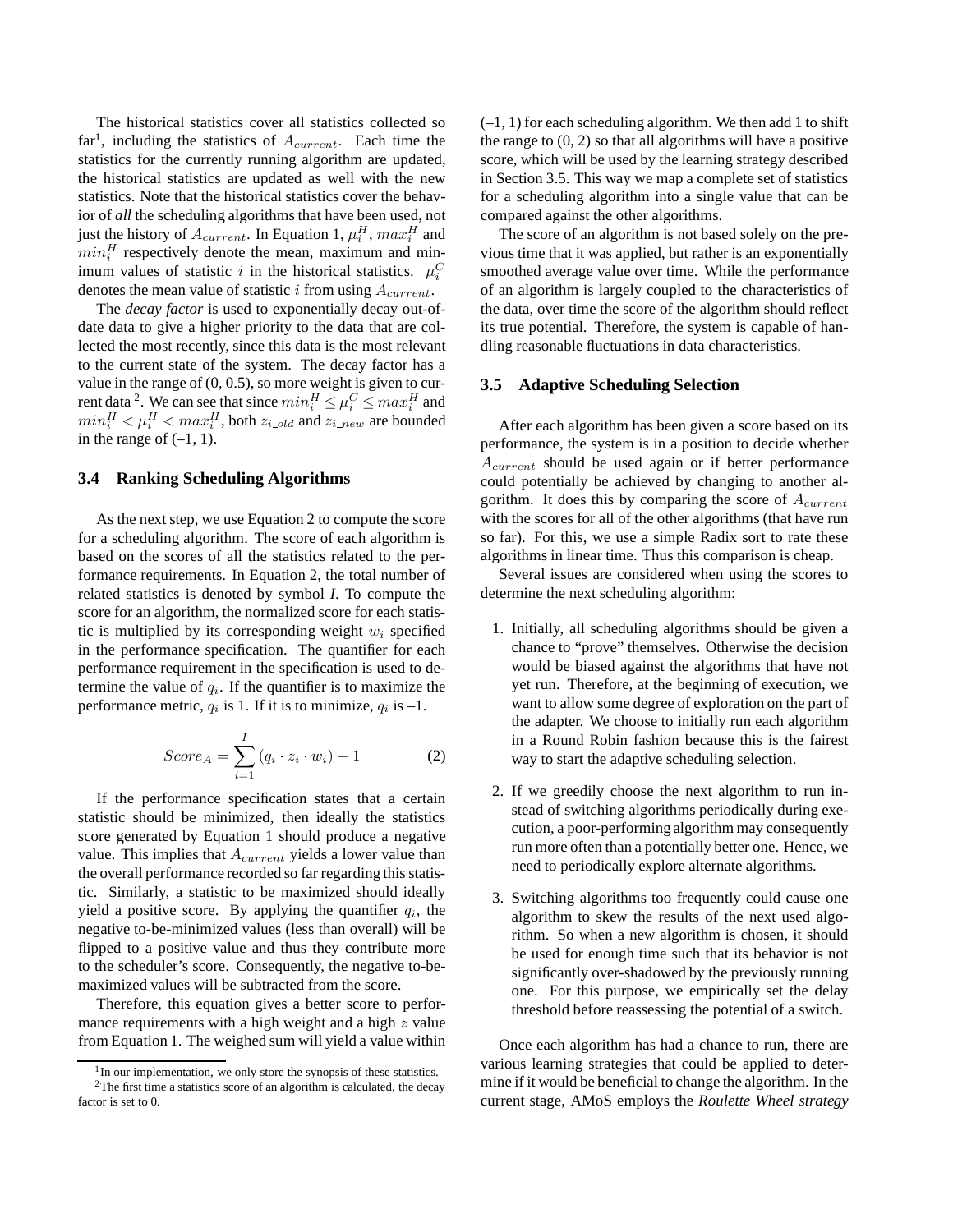(also referred to as *fitness proportion selection*) [16]. AMoS is extensible so that other learning strategies, if found to be more effective, can be easily plugged in. The Roulette Wheel strategy assigns each algorithm a slice of a circular "roulette wheel" with the size of the slice being proportional to the individual's score. Then the wheel will be spun once and the algorithm under the wheel's marker is selected to run next. Since the slice of the roulette wheel for each algorithm is proportional to its score, the well-performing algorithm will have higher probability to be selected than other ones. Meanwhile, other algorithms also have chance to be explored. This appropriately solves the second issue described above.

The Roulette Wheel strategy was chosen also because it is lightweight. The lightweightness is of critical importance to AMoS as a meta-scheduling framework because it enables quick response to performance degradation and quick detection of possible performance improvement. We observe close to zero overhead when using this strategy to evaluate the scheduling algorithms in our experimental study, as will be shown in Section 4. In spite of its simplicity, this strategy has been shown by our experimental results (Section 4) to be effective enough to help AMoS outperform all single scheduling algorithms significantly.

# **4 Experimental Evaluation**

## **4.1 Experimental Setup**

We have implemented the AMoS adaptive scheduling selection framework in the CAPE continuous query system [18]. To fully test the capability of AMoS, in our experiments, we use both synthetic data and real-world data from the Internet Traffic Archive [12]. For synthetic data we control the selectivity and the arrival rate of data streams. The tuple inter-arrival time conforms to Poisson distribution. We vary the Poisson mean every 5 seconds to model time-varying data arrivals. The Internet Traffic Archive data is sent based on the timestamp of each data item. They also have bursty arrivals at times. We choose these data sets in order to show that under both steady and bursty data arrivals, the adaptive framework can respond with good query performance. All data streams are sent across a 10 BaseT LAN to achieve a realistic environment in which data streams are from remote sources. The machine that runs the continuous query engine with AMoS has a 1.2 GHz Inter(R) Celeron(TM) CPU and a 512 MB RAM, running Windows XP and Java 1.4.2 SDK.

AMoS has been tested with an extensive array of different query plans ranging from 2 to 90 operators. Here we report our comparative results using existing query plans extracted from a recent scheduling paper [3] to provide the basis for comparing AMoS with published schedul-



**Figure 4. Query Plans used in Experiments.**

ing algorithms. The query plans are shown in Figure 4 with selectivity denoted by  $\sigma$  and average tuple processing time by  $t$ . The selectivity of the window join operator with a window of 200 milliseconds is defined as  $\sigma_{join} = \frac{N_{output}}{N_{leftinput} \cdot N_{rightinput}}.$ 

# **4.2 Comparison with Existing Algorithms**

The first set of experiments uses a performance specification with only one requirement, i.e., to minimize memory overhead or to minimize tuple delay. These experiments are done to demonstrate that even for only one requirement, the adaptive framework is able to yield better or at least equal performance to individual algorithms most of the time.

In Figure 5 we can see that the adaptive framework outperforms all individual scheduling algorithms with regard to minimizing tuple delay. By tracing the execution history of all these algorithms, we observe that the adaptive framework achieves such performance gains by exploiting *beneficial interactions* between different scheduling algorithms. For example, FIFO excels in minimizing tuple delay. However, it may cause a large number of input tuples to accumulate in the input queues of the query plan after running for a while. On the other hand, MTIQ can take advantage of such queue buildups. When queue buildups arise, MTIQ will be selected (at time  $t = 7$  in Figure 5) and it will progress tuples through the query plan more rapidly. After a while, FIFO will be selected again (at time  $t = 21$ ) because older tuples still remain in the query plan and need to be processed.

Figure 6 shows that the adaptive framework also often outperforms any single algorithm in terms of reducing memory overhead.

#### **4.3 Reaction to Changing Specifications**

Secondly, we evaluate how well the adaptive framework works with two performance requirements, in particular, average tuple delay and result output rate. Most importantly,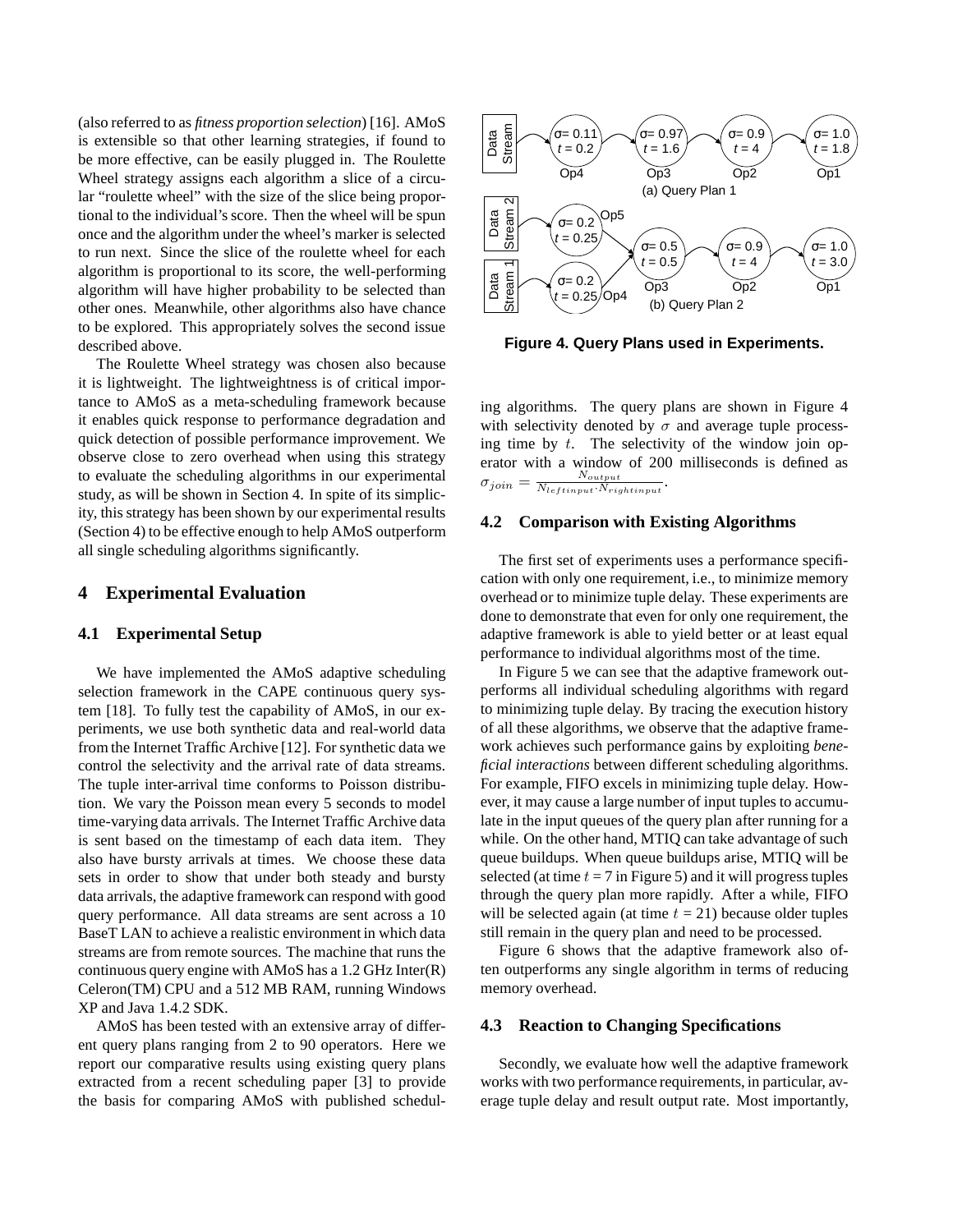

**Figure 5. One Performance Requirement: Minimizing Tuple Delay.**



**Figure 6. One Performance Requirement: Minimizing Total Queue Size.**

we test that as the importance of the performance requirements changes, how efficiently the adaptive framework will acknowledge such change and adapt accordingly.

In Figure 7 we depict the results of an experiment for which we place 70% importance on minimizing tuple delay and a 30% importance on maximizing result output rate. We observe that the adaptive framework outperforms each single algorithm regarding average tuple delay, and performs about average regarding the result output rate. Since average tuple delay is of higher priority, the scheduling algorithms that favor this metric such as FIFO will be used for most of the time. Due to the frequent context switchings between operators caused by FIFO scheduling, the average processing cost for a single input tuple will be increased accordingly. Therefore, another performance requirement, the result output rate, may not be satisfied as well. However, the overall performance of the adaptive framework is better than any of the individual algorithms.

In the experiment shown in Figure 8, we adjust the weights to be 70% on maximizing output rate and 30% on minimizing tuple delay. We observe that with such change in requirements, the adaptive framework still does exceptionally well at minimizing tuple delay, and improves significantly at raising the output rate. This is because the



**Figure 7. Two Performance Requirements with 70% Focus on Minimizing Tuple Delay, and 30% on Maximizing Output Rate (Plan 1)**

adaptive framework can adaptively adjust the frequency of executing each scheduling algorithm according to their potentials on achieving the desired performance. When more weight is put on maximizing the output rate, the algorithms that are good at this will be used more often than others.

#### **4.4 Handling Multi-Faceted Specifications**

Now we compare the performance of the adaptive framework against the individual scheduling algorithms with a performance specification of three requirements – tuple delay, result output rate and memory overhead. Each performance requirement is given equal weight.

In Figure 9 we can see that the adaptive framework again performs well under all three performance requirements, with the biggest improvements on average tuple delay and memory overhead. This is again due to the beneficial interactions between various algorithms.

# **5 Related Work**

There is a recent surge of ongoing research in continuous query processing [1,6,7,11,19]. Resource management has been recognized to be one of the important issues to be addressed [17]. To effectively allocate resources among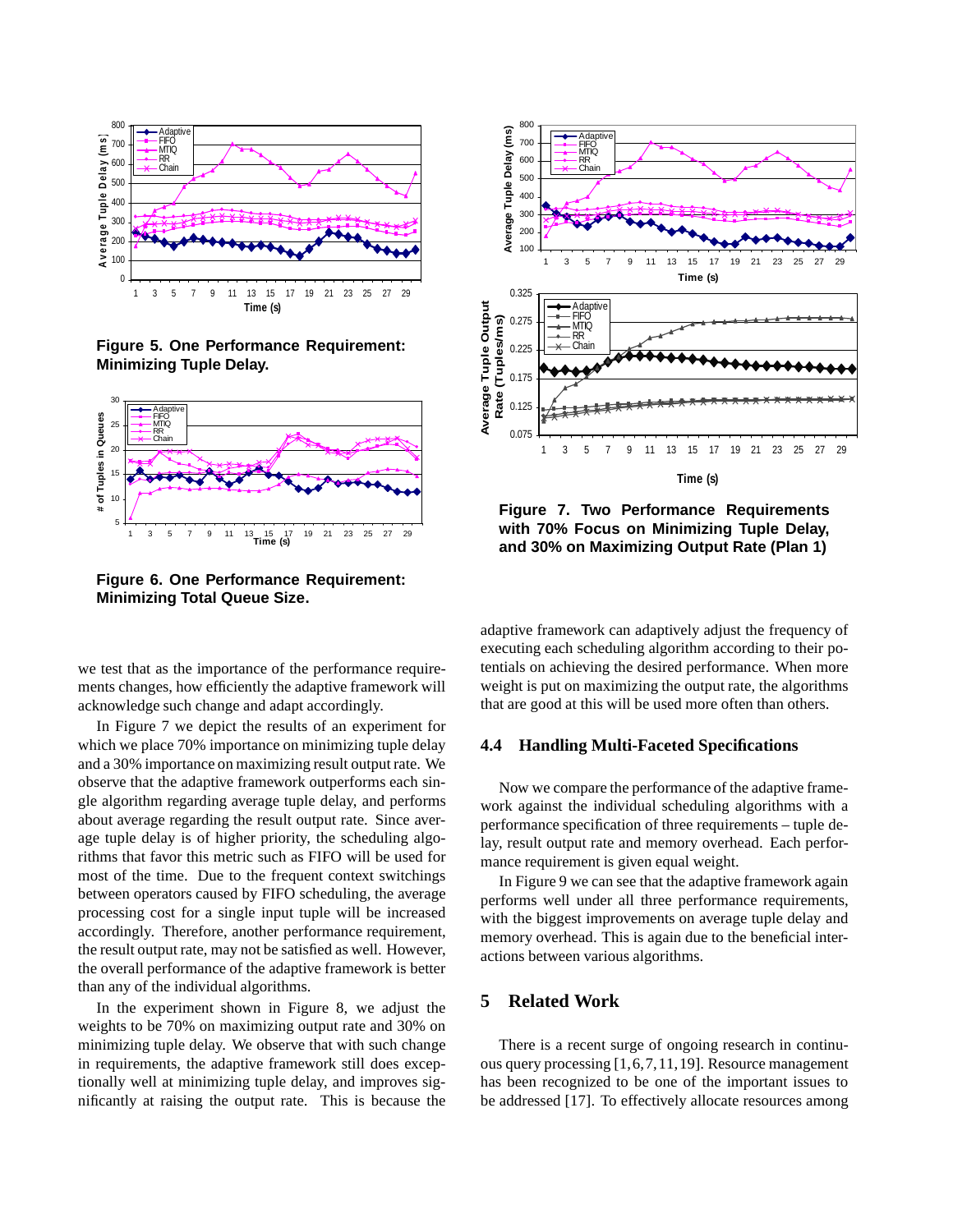

**Figure 8. Two Performance Requirements with 30% Focus on Minimizing Tuple Delay, and 70% on Maximizing Output Rate (Plan 1)**

possibly a large number of operators in a continuous query plan is critical to achieve desired query performance.

The research effort on resource management that is most related to ours is operator scheduling, i.e., allocating CPU time among query operators. Besides borrowing scheduling strategies from the operating systems realm, such as Round Robin, some continuous query systems also propose more fine-tuned adaptive scheduling algorithms including Chain [3], Train [5] and path capacity [13] strategies. Each of these scheduling strategies aims to optimize one performance objective, such as minimizing total queue size or minimizing result latency. The threshold strategy [13] addresses the combined optimization of both result latency and memory requirement. Our work differs from these prior works in that our system is able to target any number of performance objectives with flexible-configured priorities.

Another line of research on scheduling concentrates on how to schedule data. Rate-based stream scheduling [23] deals with ordering the execution of input streams so to maximize the query output rate. Eddies [2, 15] uses a lottery-type scheduler to route tuples to an available operator. The goal is to prevent tuples from waiting in the input queues of a slow or busy operator.

Besides CPU time, memory is another important re-



**Figure 9. Three Performance Requirements with Same Priority (Plan 2)**

source that should be taken good care of. [4, 9, 10, 22] exploit semantic constraints of streaming data, such as clustered or ordered data arrivals, to discard no-longer-useful data from operator states in a timely manner. [7,15] research on grouping queries or operators to minimize memory overhead. These issues are orthogonal to our work.

# **6 Conclusion**

In this paper, we proposed a novel scheduling selection framework that leverages the strengths of individual scheduling algorithms to meet flexible compositions of performance requirements. Our framework uses the recent performance of each scheduling algorithm in determining how to best adapt operator scheduling given the current status of query execution. Using a lightweight lottery-based heuristic, an algorithm is selected based on its potential to yield better performance.